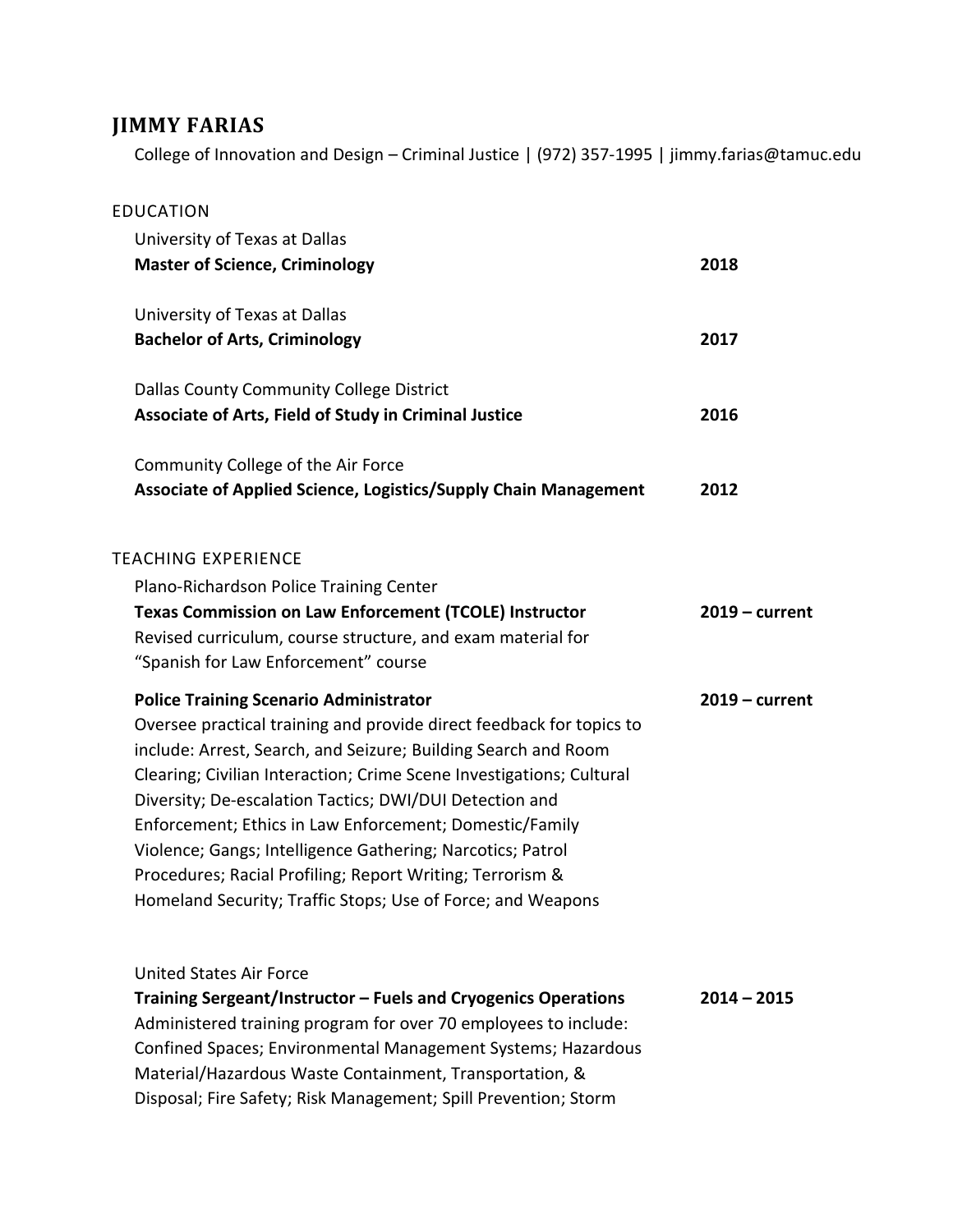| Water Contamination; Supervisor Safety Training; and all job-<br>related upgrade training                                                                                                                                                                                              |                  |
|----------------------------------------------------------------------------------------------------------------------------------------------------------------------------------------------------------------------------------------------------------------------------------------|------------------|
| Briefed military leaders on all training, project, and team matters<br>on a weekly basis; provided recommendations to improve the<br>unit's overall inspection performance and workplace environment                                                                                   |                  |
| RELEVANT WORK EXPERIENCE                                                                                                                                                                                                                                                               |                  |
| Plano Police Department<br><b>Police Officer</b><br>Provide outstanding police services, in partnership with the<br>community, to maintain a safe environment that contributes to<br>the quality of life                                                                               | $2018 - current$ |
| Department of Defense - National Language Service Corps<br>Language Consultant (Native Spanish)<br>Global intermittent (on-call) translation and/or interpretation of<br>documents, recordings, and live conversation                                                                  | $2015 - current$ |
| <b>United States Air Force</b><br>Noncommissioned Officer in Charge, Fuels Distribution Operations<br>Provided daily coaching and mentoring to 46 Fuels Distribution<br>Specialists; drafted work schedules and conducted monthly and<br>annual performance counseling and evaluations | $2012 - 2014$    |
| Analyzed quality control reports, enforced strict compliance with<br>local, state, and federal environmental guidelines, and governed<br>flight line safety to maintain nonstop fuel support for all transient<br>aircraft and 52 C-17A aircraft worth \$11B                           |                  |
| Coordinated and controlled all fuel and cryogenic product<br>movement and flight line operations in support of flying mission<br>requirements for 24/7/365 immediate response                                                                                                          |                  |
| <b>Fuels Service Center Supervisor/Accountant</b><br>Oversaw Fuels Manager Defense database to include servicing log.                                                                                                                                                                  | $2009 - 2012$    |

Oversaw Fuels Manager Defense database to include servicing log, personnel & equipment status, and mission essential information